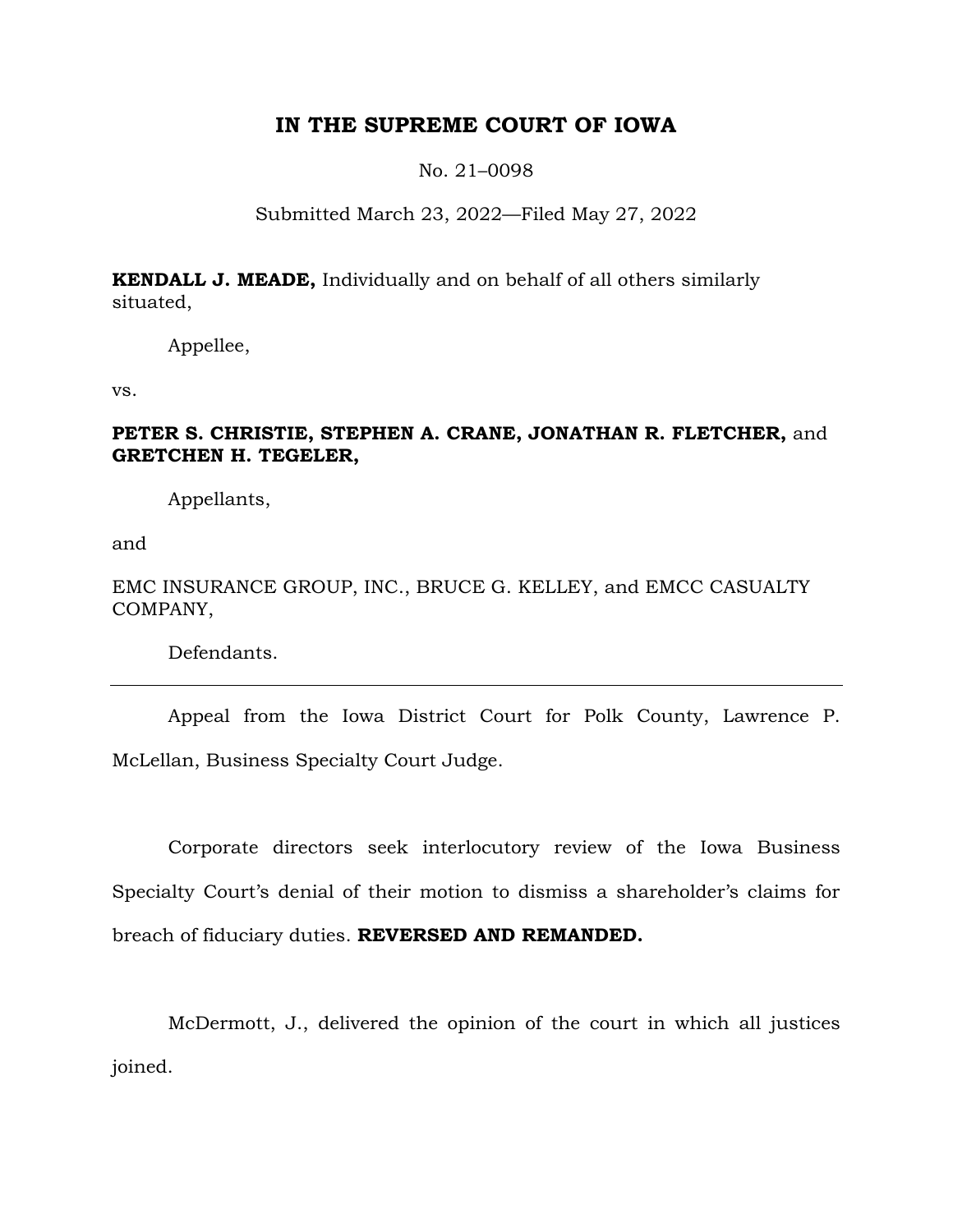Michael W. Thrall (argued), Mark C. Dickinson, Lynn C. Herndon, and Angel A. West (until withdrawal) of Nyemaster Goode, P.C., Des Moines, for appellants.

Juan Monteverde (argued) of Monteverde & Associates PC, New York, New York, and Gary Dickey of Dickey, Campbell, & Sahag Law Firm, PLC, Des Moines, for appellee.

William C. Brown of Brown, Winick, Graves, Gross and Baskerville, P.L.C., Des Moines, for amici curiae Iowa Association of Business and Industry and the Iowa Business Council.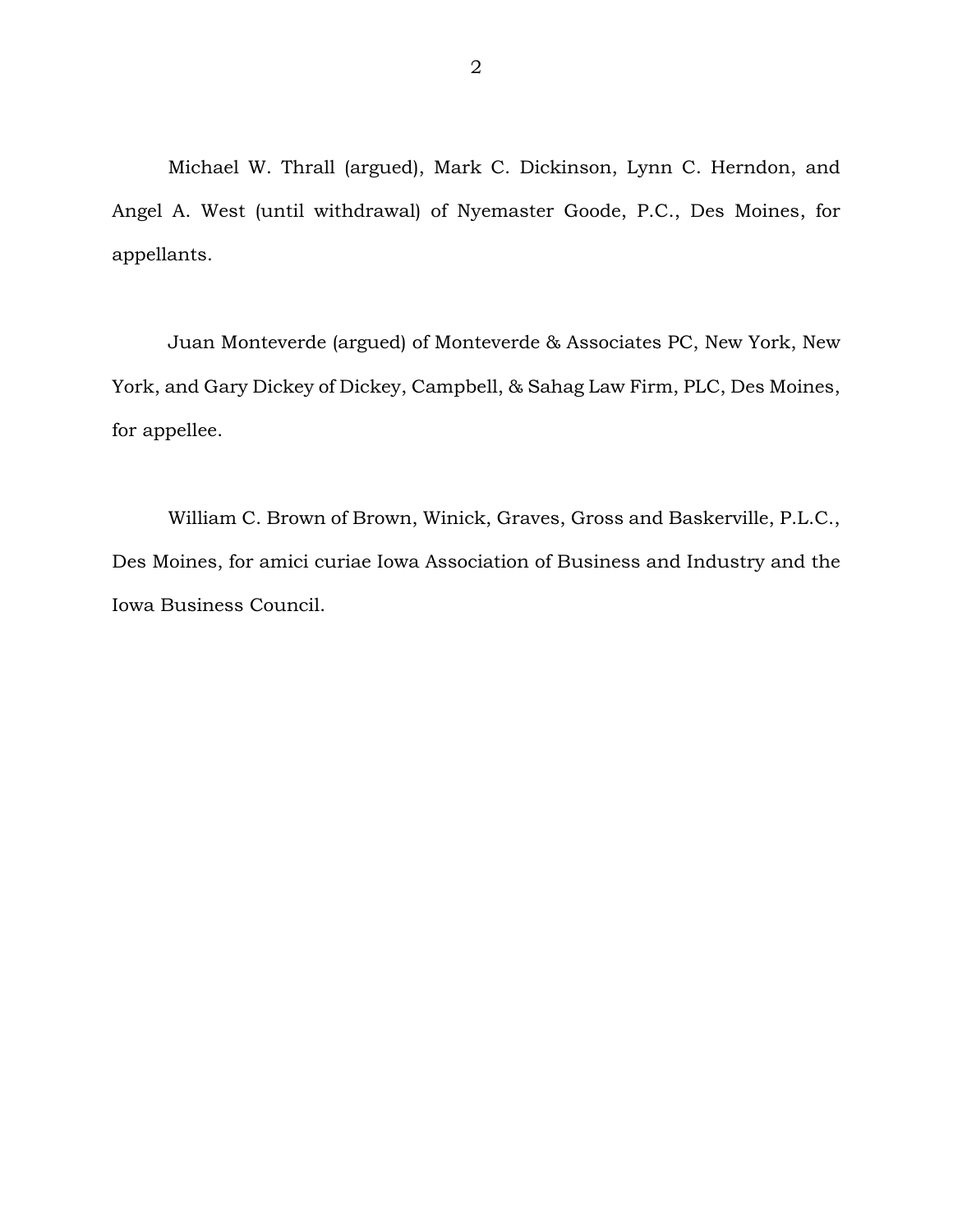### **McDERMOTT, Justice.**

This appeal involves a shareholder's challenge to a corporate merger involving the purchase of a publicly traded company's shares in what's known as a "going private transaction." The shareholder alleges that the corporation's directors abdicated their fiduciary duties by agreeing to a flawed merger process with the acquirer that resulted in too low a price for the minority shareholders' stock. The corporate directors filed a motion to dismiss the shareholder's claims, invoking statutory director protections—known as "director shield" laws—that prevent holding directors liable for many types of claims for money damages. The Iowa Business Specialty Court rejected the directors' arguments and denied their motion to dismiss. The directors filed an application for interlocutory review, which we granted. This case presents our court's first opportunity to examine Iowa's director shield protections and the procedural requirements that accompany them.

## I.

### A.

Because this case involves an appeal from the denial of a motion to dismiss, we accept the facts as alleged in the petition as true. *McGill v. Fish*, 790 N.W.2d 113, 116 (Iowa 2010).

Employers Mutual Casualty Company (EMCC) was founded in 1911 in Des Moines as a mutual insurance company. A "mutual" company is owned by its policyholders; a "stock" company, in contrast, is owned by stockholders.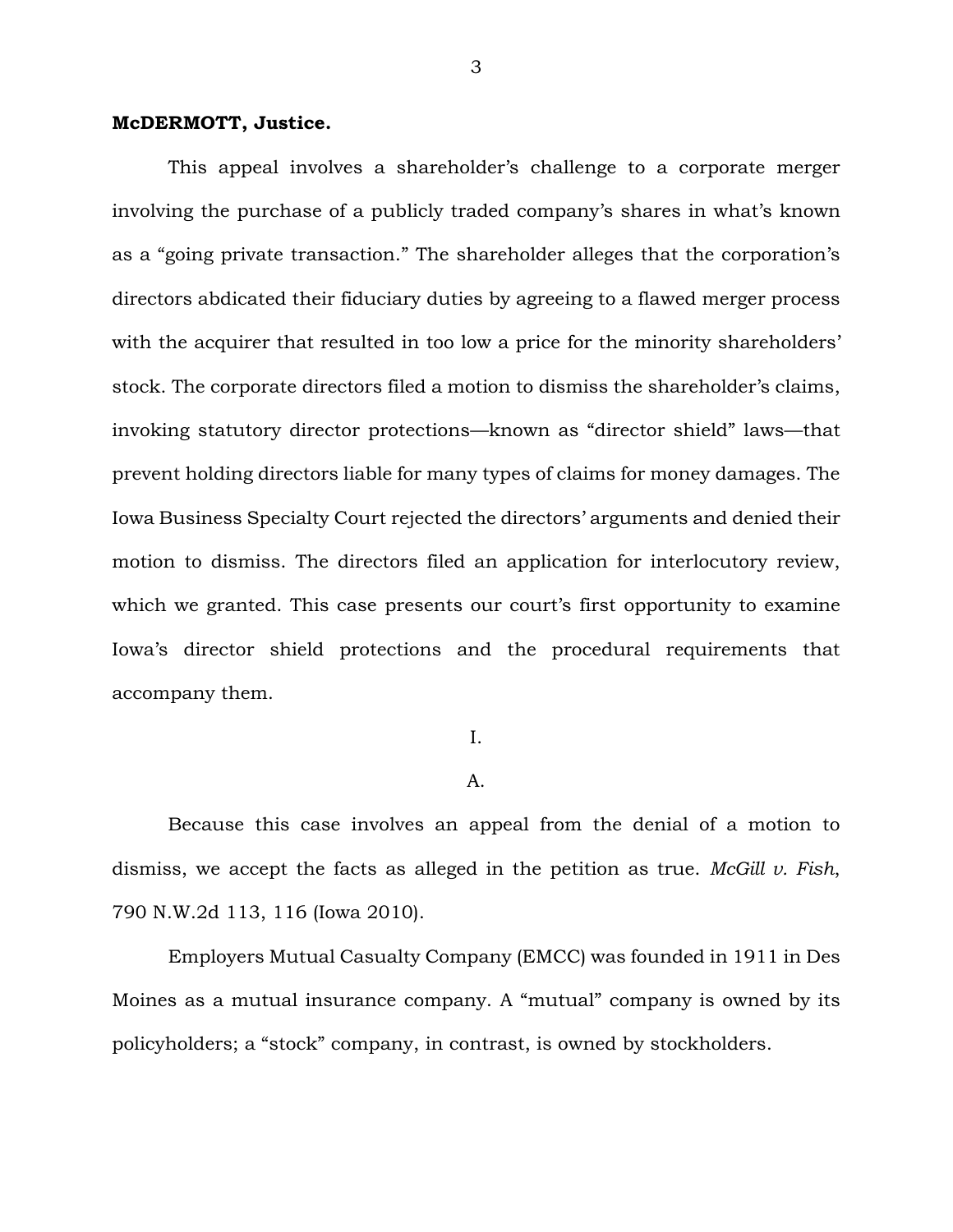EMCC formed EMC Insurance Group, Inc. (EMCI) in 1974 as a special type of subsidiary called a "downstream subsidiary" that would serve as EMCC's holding company. Under this structure, EMCC, the old insurance company, became a subsidiary of EMCI, the new company. When EMCI became a publicly traded company in 1982, this structure—EMCI serving as a holding company for EMCC—enabled EMCC to access public capital markets as a source of funding for its business while maintaining its status as a policyholder-owned mutual insurance company. All the while, EMCC owned a majority of the shares in EMCI, which meant that EMCC controlled its own holding company. EMCI employed no staff, leased no facilities, and owned no information technology, but instead relied completely on "EMCC's employees, facilities, and information technology to conduct its business."

Bruce Kelley was EMCC's president and CEO and served on its board of directors throughout the events of this case. Kelley was also EMCI's president and CEO. EMCI's shareholders elected its board of directors. Kelley served on EMCI's board of directors (at times relevant to this lawsuit) with four other members: Peter S. Christie, Stephen A. Crane, Jonathan R. Fletcher, and Gretchen H. Tegeler.

In October 2018, EMCC decided to attempt to purchase the publicly traded stock of EMCI that it didn't own, commonly referred to as a "going private transaction." EMCC soon retained investment bank Boenning & Scattergood, Inc., to provide financial analysis and to assist EMCC's board in the going private transaction. On November 15, EMCC sent a nonbinding proposal letter to EMCI's

4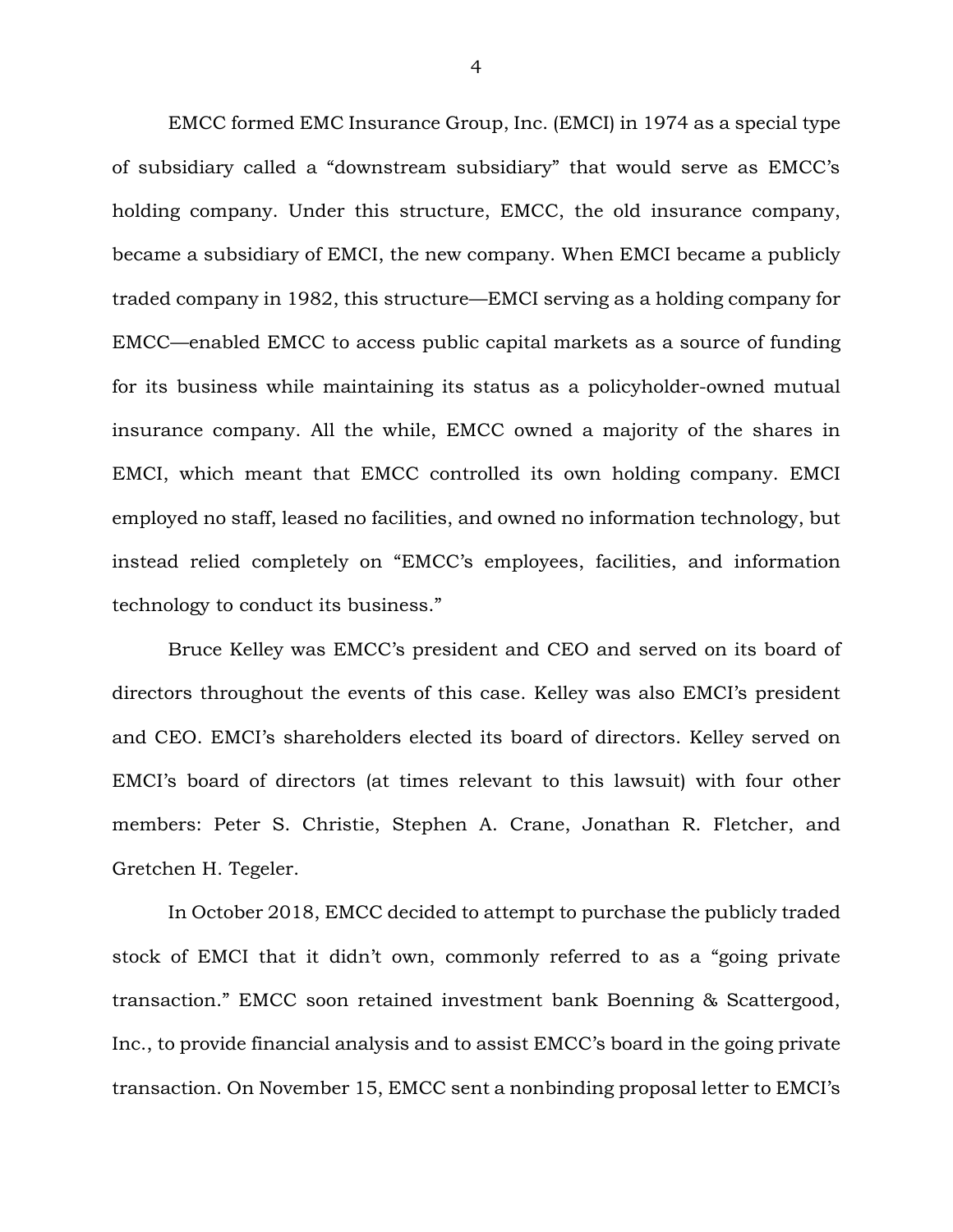board offering to purchase the EMCI stock that EMCC didn't already own for \$30 per share. The next day, EMCC filed the proposal letter with the Securities and Exchange Commission (SEC) and issued a press release announcing the offer.

After EMCI's board received the proposal letter and EMCC made the offer public, EMCI established a "Special Committee" consisting of its four directors other than Kelley. In December 2018, the Special Committee retained Willkie Farr & Gallagher, LLP, for legal representation. The Special Committee also retained investment bank Sandler O'Neill & Partners, L.P., to act as its financial advisor. In January 2019, the Special Committee instructed Sandler O'Neill to perform a due diligence investigation of EMCI, including requesting business and financial information, and to schedule management meetings to discuss EMCI's business and future.

Meanwhile, EMCC had received an unsolicited proposal from a group of investors proposing a joint venture transaction involving EMCI. EMCC's board of directors unanimously rejected the proposal without notifying EMCI's board. EMCI's Special Committee received notice of the proposal on January 24, about a month after EMCC received it.

The next day, EMCI received notice of a proposal from one of its shareholders, Gregory Shepard, requesting that he be made a candidate for its board of directors and a member of the Special Committee. A few days later, Shepard filed a Schedule 13D (a form required when a person or group acquires more than 5% of a voting class of a company's stock) with the SEC, stating that he owned 5.09% of EMCI's common stock and that he believed EMCI's "common

5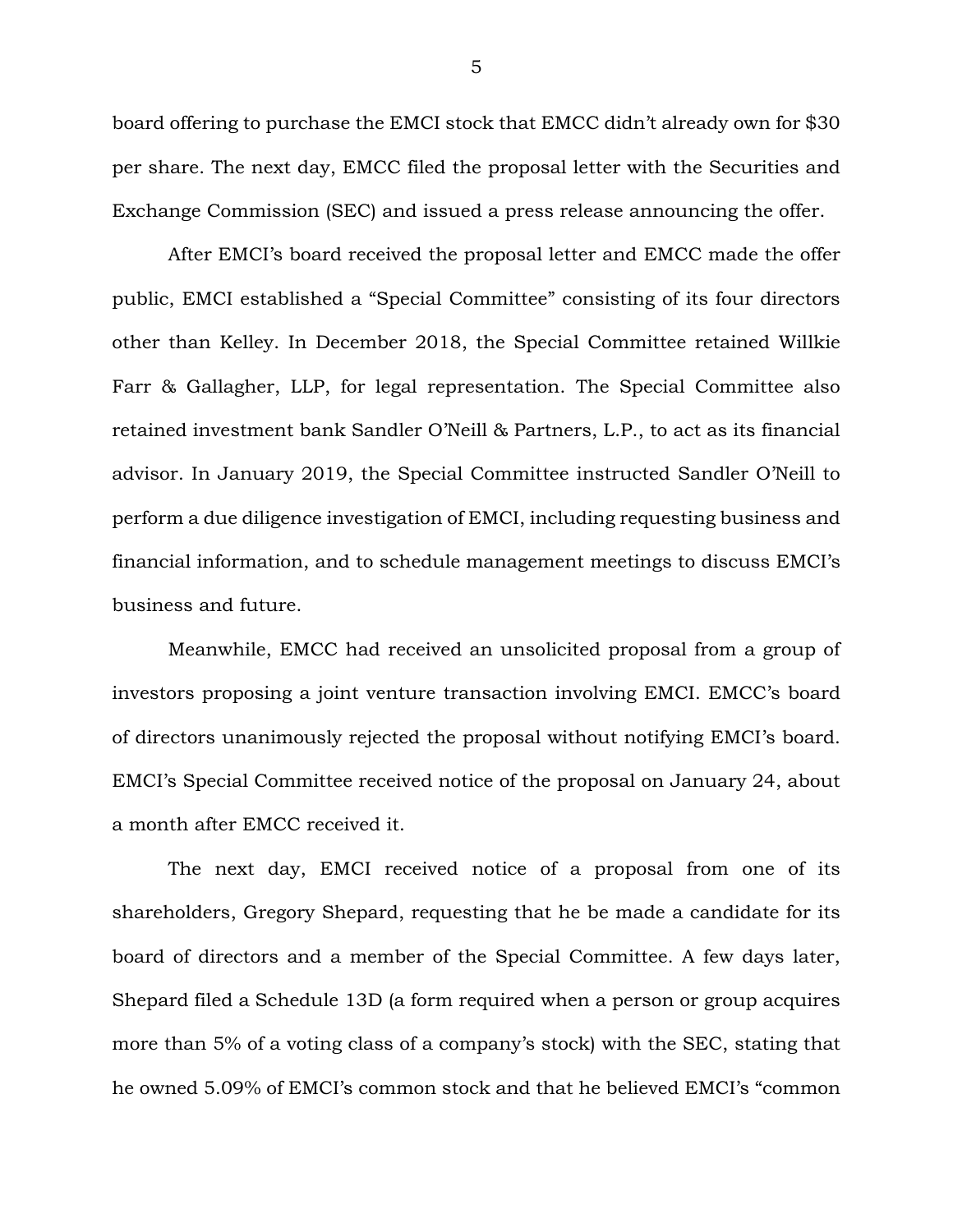stock was significantly undervalued." On February 25, the Special Committee decided not to invite Shepard to be a board member of EMCI.

Meanwhile, on January 31, EMCC publicly announced that it would not "consider any alternative merger or transaction involving a third party" that would involve EMCC merging with or into a third party.

On February 22, the Special Committee met with Willkie Farr and Sandler O'Neill and discussed an alternative proposal (prepared by Sandler O'Neill) that would replace certain insurance pooling agreements between EMCI and EMCC. The alternative proposal was presented to EMCC's board in early March. EMCC's senior executives met with the deputy commissioner-supervisor of the Iowa Insurance Division, who informed the executives that the alternative proposal was unlikely to receive regulatory approval. EMCC's board rejected the alternative proposal and kept the \$30-per-share proposal on the table.

On March 20, the Special Committee responded to EMCC with a counteroffer of \$40 per share of EMCI stock based on financial projections by Sandler O'Neill. On March 25, Shepard sent another letter to the Special Committee raising his concerns about its independence, Kelley's and EMCC's control, and the "gross inadequacy of EMCC's offer," and stating his belief that the fair price was \$50 per share.

The Special Committee and EMCC exchanged counteroffers until, on April 20, the Special Committee accepted EMCC's offer to buy out the minority shareholders at \$36 per share. The final merger agreement included a "no shop" provision, which prohibited EMCI from soliciting bids from other potential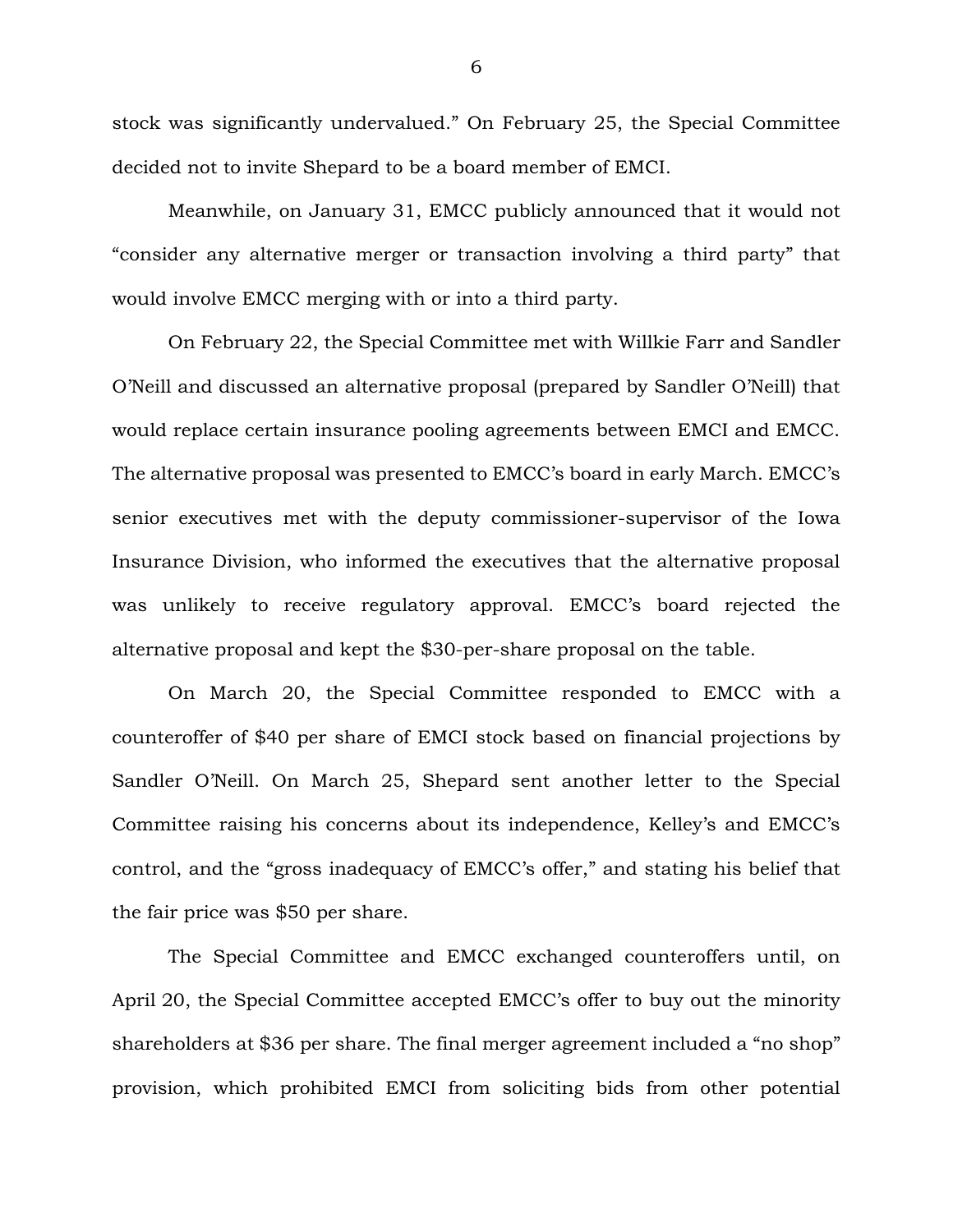purchasers. On September 18, EMCI held a special meeting of shareholders to vote on the transaction. A majority of the minority shareholders—that is, a majority of the non-EMCC shareholders—voted to approve the merger at \$36 per share. The shareholders were paid cash for their shares the next day and had their shares canceled.

### B.

Kendall Meade, the plaintiff in this case, owned shares of EMCI at the time of EMCC's buyout. Meade filed a class action lawsuit on behalf of himself and the other former owners of common stock of EMCI.

The petition alleges three causes of action. Meade's first cause of action, against EMCI's individual directors (Christie, Crane, Fletcher, Tegeler, and Kelley), alleges that the directors breached "fiduciary duties of care, loyalty, good faith, and candor owed to the public shareholders of EMCI." His second cause of action, against EMCC, alleges that EMCC breached fiduciary duties it owed to the minority shareholders of EMCI. And Meade's third cause of action, against EMCI, alleges that EMCI aided and abetted the other defendants' breaches of fiduciary duties.

EMCC, EMCI, and Kelley filed separate motions to dismiss. The four other individual directors (Christie, Crane, Fletcher, and Tegeler) filed a joint motion to dismiss. Each defendant argued that Meade's claims were derivative rather than direct and that, because Meade had failed to comply with the Iowa Code's requirements for bringing derivative claims, Meade's claims must be dismissed. Meade resisted. The business court held that Meade's claims were direct rather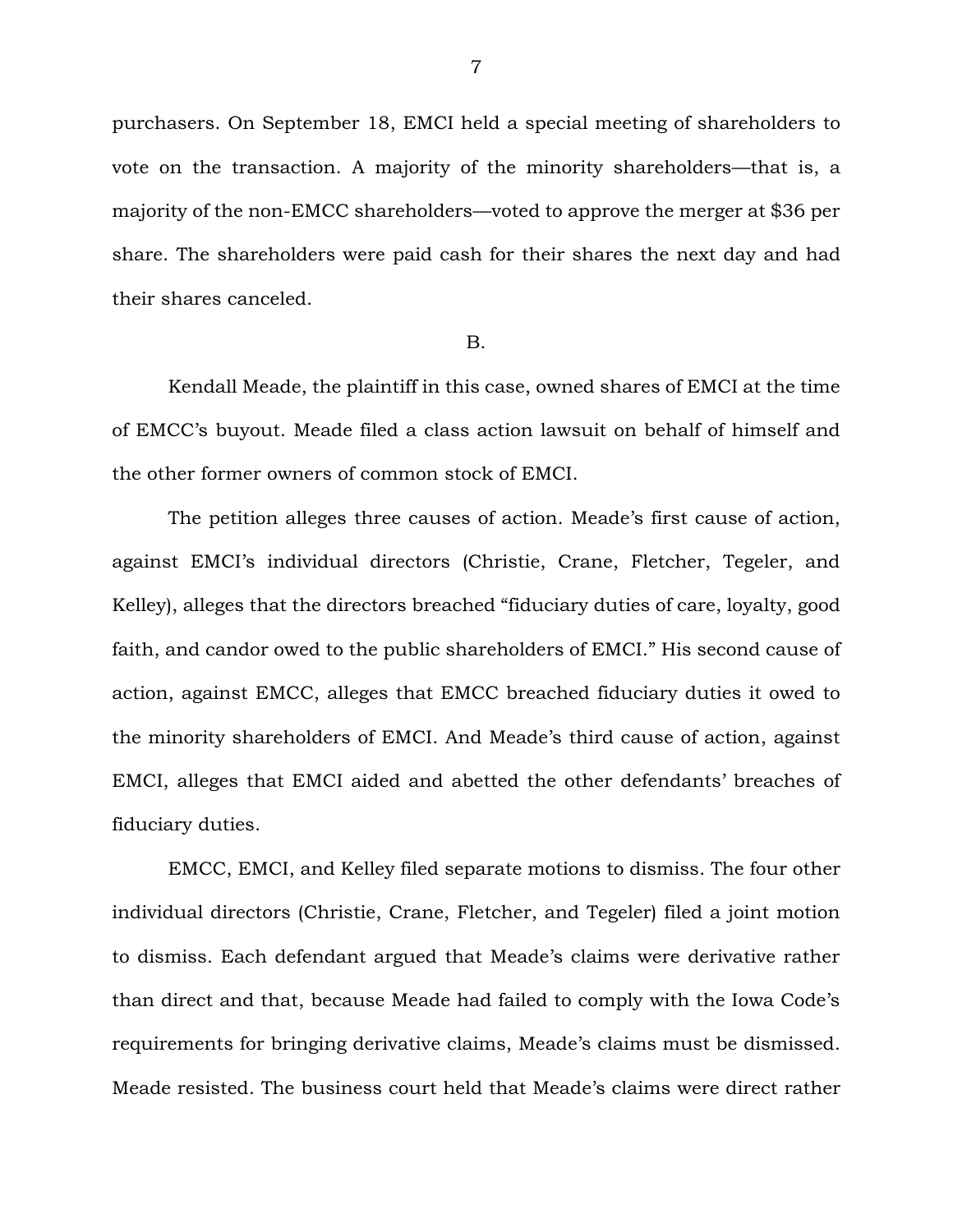than derivative because the alleged wrongful actions injured the shareholders rather than EMCI, and the shareholders had suffered separate and distinct injuries from EMCI.

The four individual directors further argued that Meade failed to plead around the statutory defenses available to the directors under these circumstances. The business court rejected this argument, reasoning that Iowa is a notice pleading state and that Meade's allegations satisfied the pleading standard set forth in the statute in any event, and denied the motion.

The business court granted Kelley's, EMCC's, and EMCI's motions to dismiss. Those issues are not before us on this appeal. The only defendants not dismissed by the business court were the EMCI directors other than Kelley: Christie, Crane, Fletcher, and Tegeler. These four defendants (whom for simplicity we will refer to simply as "the directors" in this opinion even though Kelley isn't included among them) filed an application for interlocutory appeal. A week later, the directors filed an answer denying liability. We granted the application and stayed further proceedings in the case.

II.

The directors in this appeal raise two issues: (1) that Meade failed to affirmatively plead facts showing that Iowa's director shield statute, Iowa Code § 490.831 (2019), did not protect the directors against his claims; and (2) that Meade's claims were derivative, not direct, and thus could not be brought unless Meade had complied with our statutory requirements for derivative proceedings,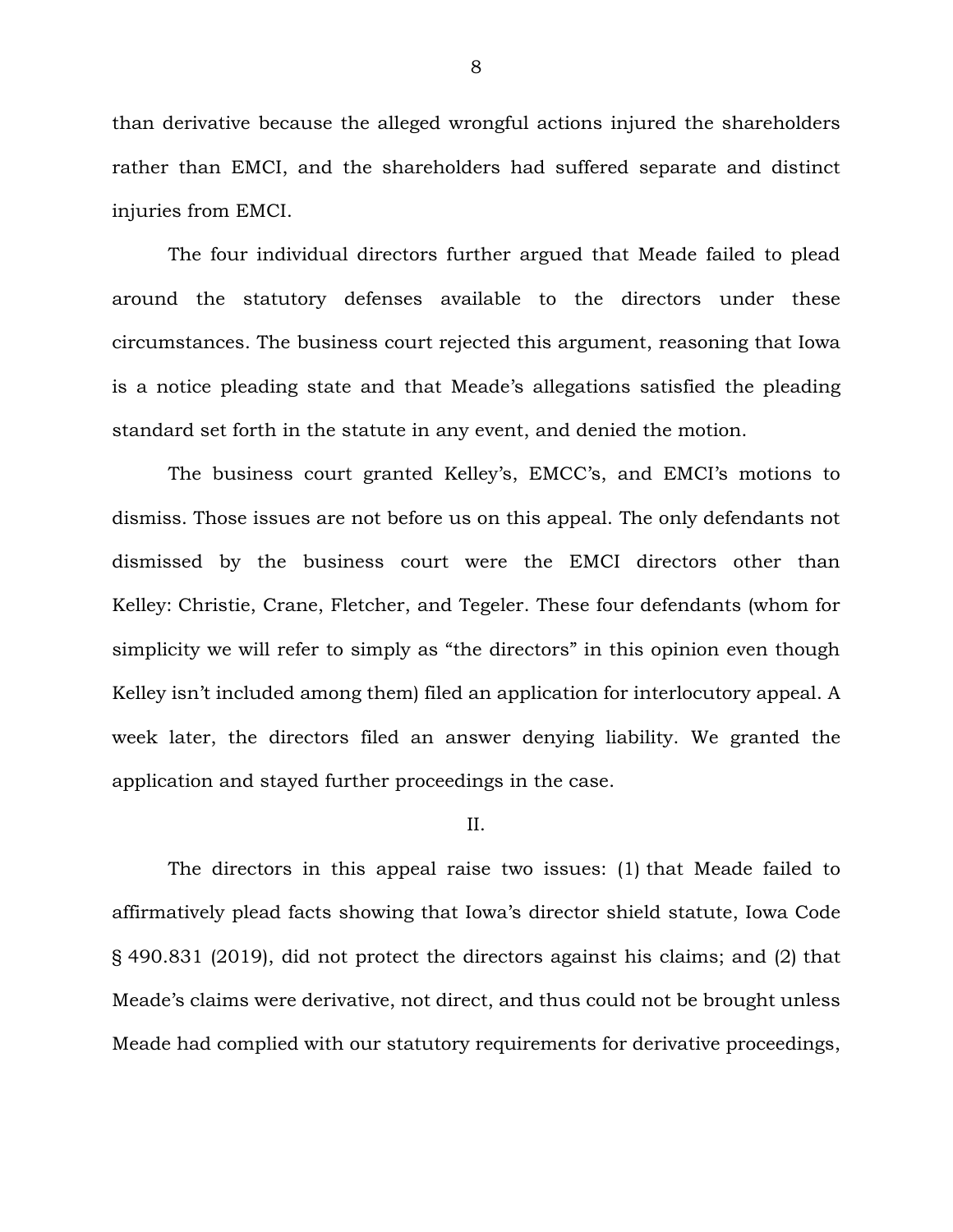*id.* §§ 490.740–.747. A finding in the directors' favor on either issue would entitle them to dismissal from this case.

We review a district court's ruling on a motion to dismiss to correct legal error. *Mueller v. Wellmark, Inc.*, 818 N.W.2d 244, 253 (Iowa 2012). A motion to dismiss challenges a petition's legal sufficiency. *Shumate v. Drake Univ.*, 846 N.W.2d 503, 507 (Iowa 2014). In ruling on a motion to dismiss, the court considers only "the contents of the petition and matters of which the court can take judicial notice." *Southard v. Visa U.S.A. Inc.*, 734 N.W.2d 192, 194 (Iowa 2007). In ruling on a motion to dismiss, the court accepts the facts alleged in the petition as true, *McGill*, 790 N.W.2d at 116, and views the allegations in the light most favorable to the plaintiff, *Haupt v. Miller*, 514 N.W.2d 905, 911 (Iowa 1994) (en banc). We may dismiss a claim "only if the petition shows no right of recovery under any state of the facts." *Southard*, 734 N.W.2d at 194 (quoting *Comes v. Microsoft Corp.*, 646 N.W.2d 440, 442 (Iowa 2002)).

The parties generally agree that this standard of review applies to the question of whether Meade's claims are direct or derivative. But they disagree on whether this standard applies to claims that trigger enhanced pleading requirements under Iowa's director shield statute. Although the directors contend that the business court's ruling should be reversed even under the typical dismissal standard, the directors argue that the unique protections afforded directors under the director shield statute require us to apply a "plausibility" standard in evaluating the claims. Because this question largely merges with the parties' arguments on the scope and application of the director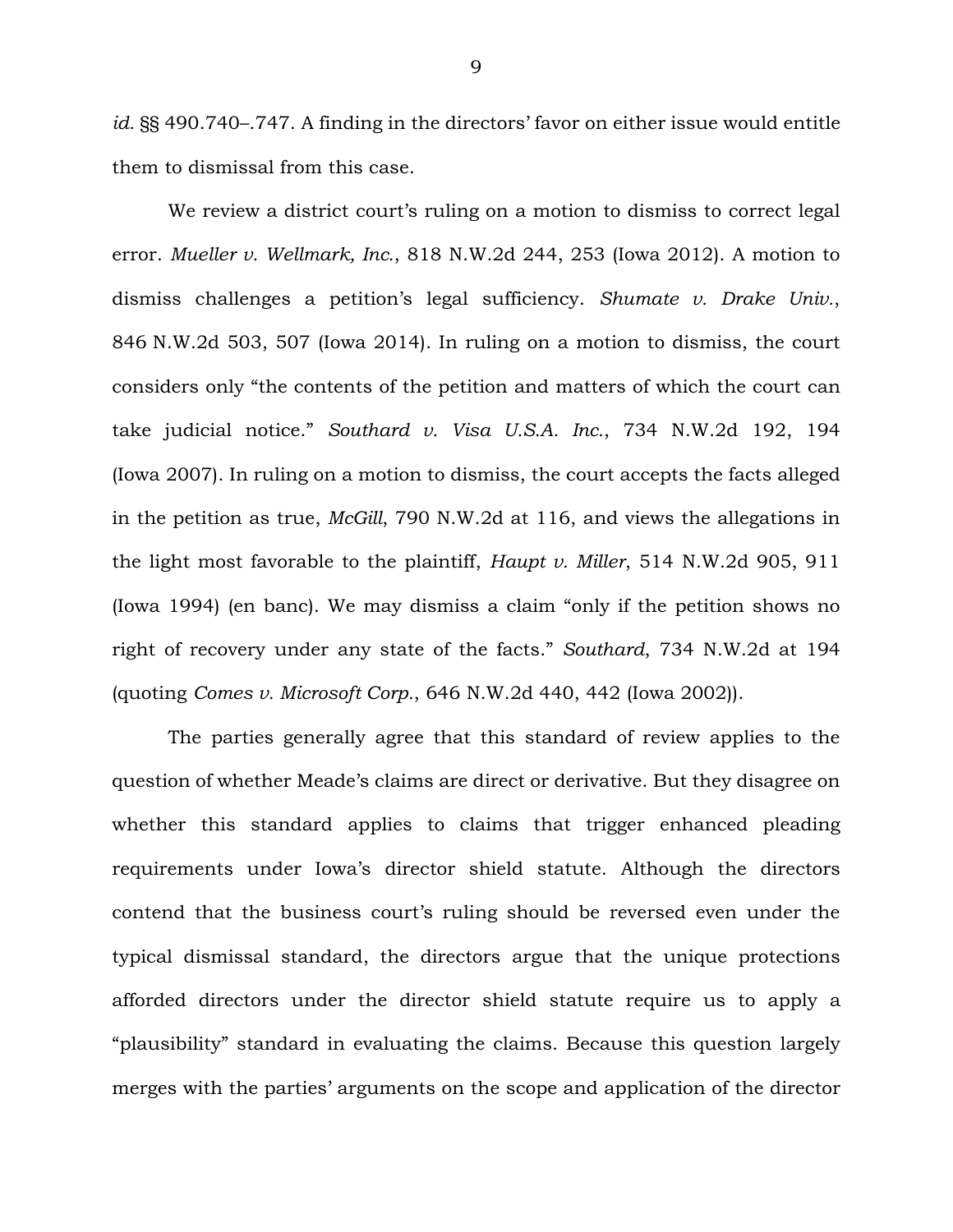shield statute, we'll analyze this issue as part of our substantive analysis of that statute.

### III.

### A.

Corporate directors in Iowa must adhere to "standards of conduct" that require directors to discharge their duties (1) in good faith, and (2) in a manner that the director reasonably believes to be in the best interests of the corporation. Iowa Code  $\S$  490.830(1)(*a*)–(*b*). Directors also, "when becoming informed in connection with their decision-making function or devoting attention to their oversight function, shall discharge their duties with the care that a person in a like position would reasonably believe appropriate under similar circumstances." *Id.* § 490.830(2). These statutory duties generally fall within one of two broad categories of fiduciary duties—a duty of care and a duty of loyalty—that we've applied to corporate directors under earlier versions of the Iowa Business Corporation Act. *See* 6 Matthew G. Doré, *Iowa Practice Series: Business Organizations* § 28:3, Westlaw (database updated Nov. 2021) [hereinafter Doré]; *see also Cookies Food Prods., Inc. v. Lakes Warehouse Distrib., Inc.*, 430 N.W.2d 447, 451 (Iowa 1988).

While section 490.830 of the Iowa Business Corporation Act provides the standards of conduct for directors, section 490.831 sets out when a director can be liable for money damages. *Compare* Iowa Code § 490.830, *with id.* § 490.831. Section 490.831 states in relevant part: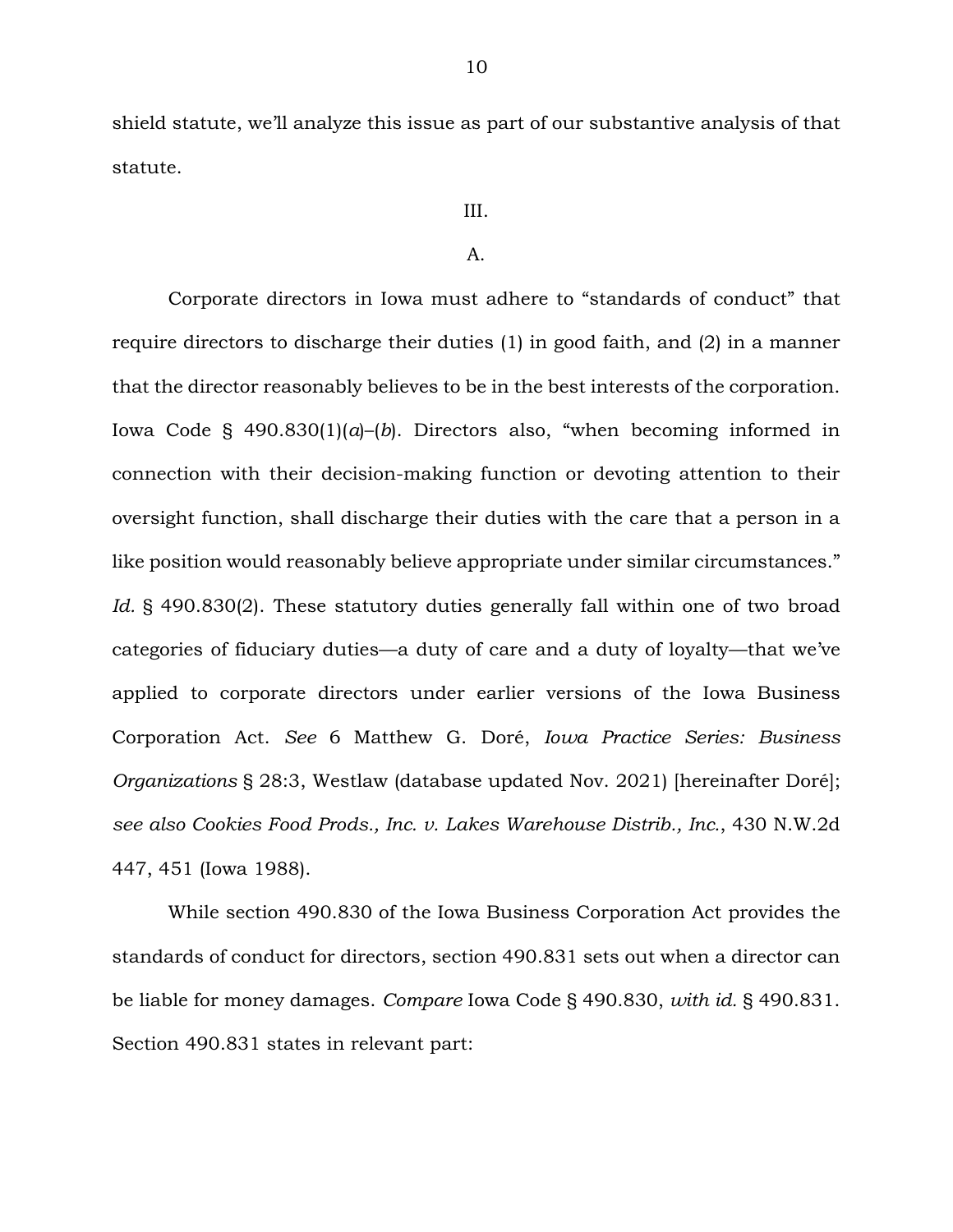1. A director shall not be liable to the corporation or its shareholders for any decision as director to take or not to take action, or any failure to take any action, unless the party asserting liability in a proceeding establishes both of the following:

*a.* That any of the following apply:

(1) No defense interposed by the director based on any of the following precludes liability:

(a) A provision in the articles of incorporation authorized by section 490.202, subsection 2, paragraph "d".

*Id.* § 490.831(1)(*a*)(1)(a).

The Code section referenced in the final quoted portion, section 490.202(2)(*d*), is commonly referred to as the "director shield statute." It permits corporations to include in their articles of incorporation provisions that immunize directors from liability, with some limited exceptions, and in part states:

A provision eliminating or limiting the liability of a director to the corporation or its shareholders for money damages for any action taken, or any failure to take any action, as a director, except liability for any of the following:

(a) The amount of a financial benefit received by a director to which the director is not entitled.

(b) An intentional infliction of harm on the corporation or the shareholders.

(c) A violation of section 490.832.

(d) An intentional violation of criminal law.

*Id.* § 490.202(2)(*d*)(1).

As discussed earlier, when ruling on a motion to dismiss, courts generally cabin their factual analysis to the claims set forth in the plaintiff's petition and the matters on which the court can take judicial notice. *Southard*, 734 N.W.2d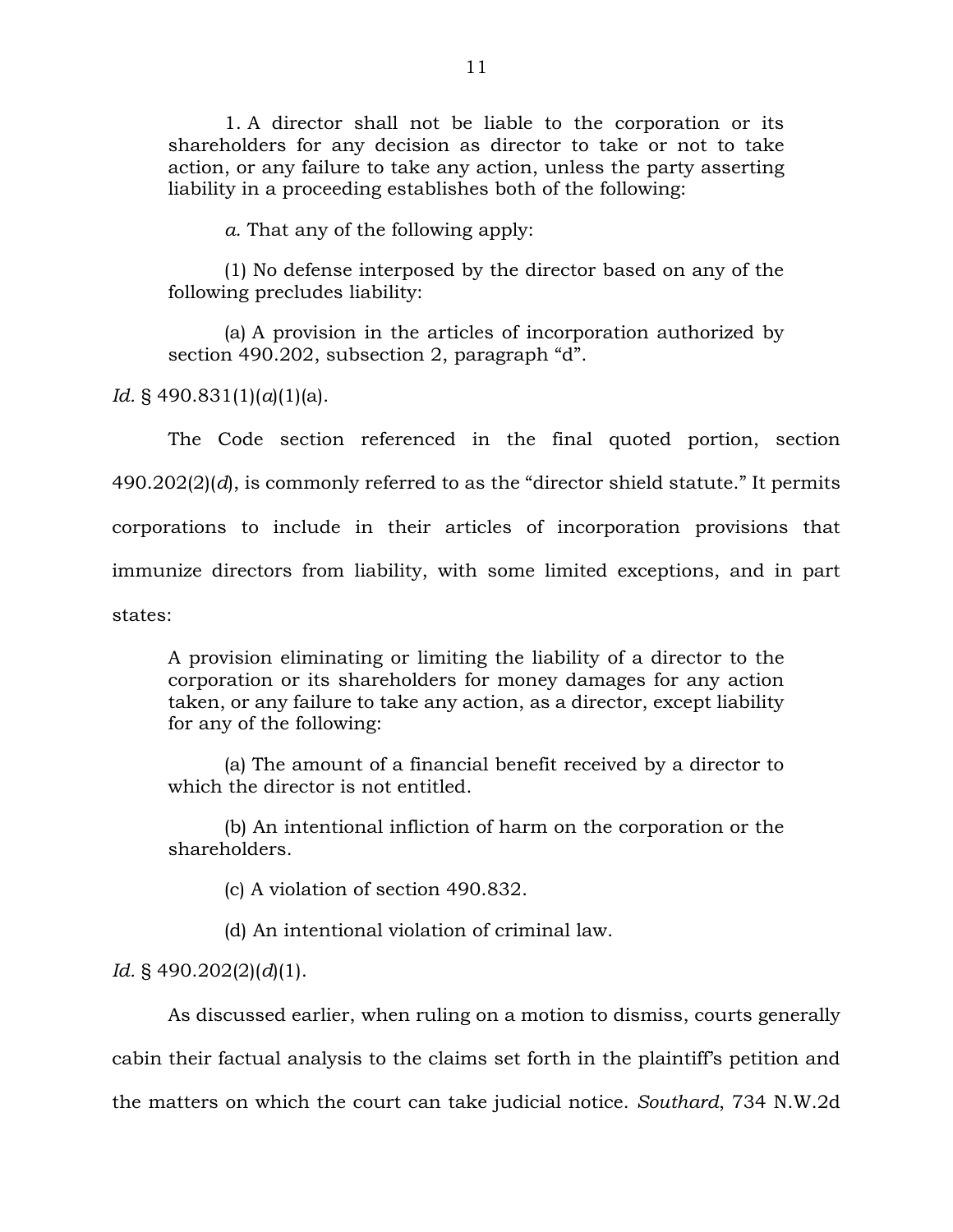at 194. Meade's petition makes no reference to EMCI's articles of incorporation. But EMCI's articles are publicly filed with the Iowa Secretary of State. The directors requested that the business court take judicial notice of them. The business court, finding EMCI's articles "capable of accurate and ready determination from a source that cannot be reasonably questioned," thus took judicial notice of EMCI's articles of incorporation. Meade doesn't challenge this determination on appeal.

EMCI's restated articles of incorporation (on file since 2004) contained director shield provisions identical to the language set forth in section 490.202(2)(*d*). EMCI's directors thus were protected from liability to the full extent permitted under the Iowa Business Corporation Act with the same four exclusions. *See* Iowa Code § 490.202(2)(*d*)(1).

As relevant in this case, Meade must establish two conditions to avoid the dismissal of his claims against the directors. First, he must show that the directors have "interposed" no defense that would shield them from liability. *Id.*   $\S$  490.831(1)( $a$ (1). Second, he must show that the directors' conduct violated one of the statutory standards of conduct, meaning that their actions were either not in good faith, not in the best interests of the corporation, or that the directors were not reasonably informed about the transaction. *Id.* § 490.831(1)(*b*)(1),  $(2)(a)-(b)$ .

The director liability statute states that when a shareholder pursues a claim for money damages against a director, "the party asserting liability in a proceeding" must establish that "[n]o defense interposed by the director" would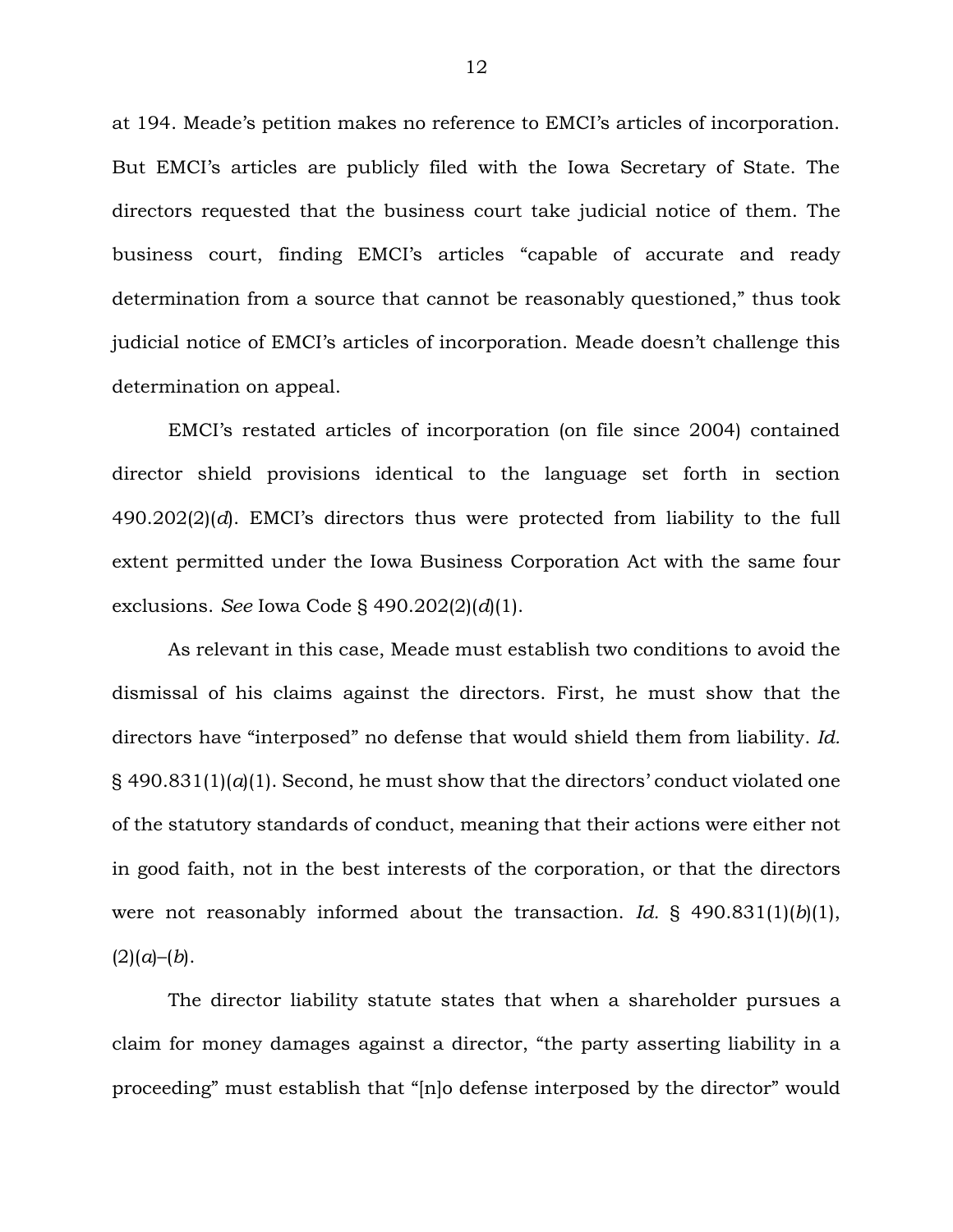shield the director from liability. *Id.* § 490.831(1)(*a*)(1). The phrase "by the director" naturally suggests that the director bears the burden of interposing one of the defenses to liability listed in the statute. The business court held that the directors hadn't actually interposed *any* defenses to Meade's claims, and thus Meade's claim couldn't be dismissed based on the director shield protections.

But the statute doesn't prescribe a particular pleading in which the defense must be made. Black's Law Dictionary defines *interposition*, a noun form of the verb *interpose*, as "[t]he act of submitting something (such as a pleading or motion) as a defense to an opponent's claim." *Interposition*, *Black's Law Dictionary* (11th ed. 2019). The statute doesn't require interposition in, for example, a list of affirmative defenses in an answer. The directors didn't initially file an answer because they filed a pre-answer motion to dismiss. *See*  Iowa R. Civ. P. 1.421(1)(*f*) (permitting a defendant to assert that a plaintiff failed to state a claim for relief in a pre-answer motion). The directors instead, as part of their motion to dismiss, asked the business court to take judicial notice of EMCI's publicly filed articles of incorporation. The court did. The directors recited the director shield protections in the articles of incorporation as a defense to Meade's claim. This satisfies the directors' burden to interpose a defense to liability under section 490.202(2)(*d*).

The statute then places a burden on "the party asserting liability in a proceeding"—in other words, the plaintiff—to establish that no defense interposed by the director protects the director from liability. Iowa Code § 490.831(1). The directors suggest that Meade needed to plead in his petition,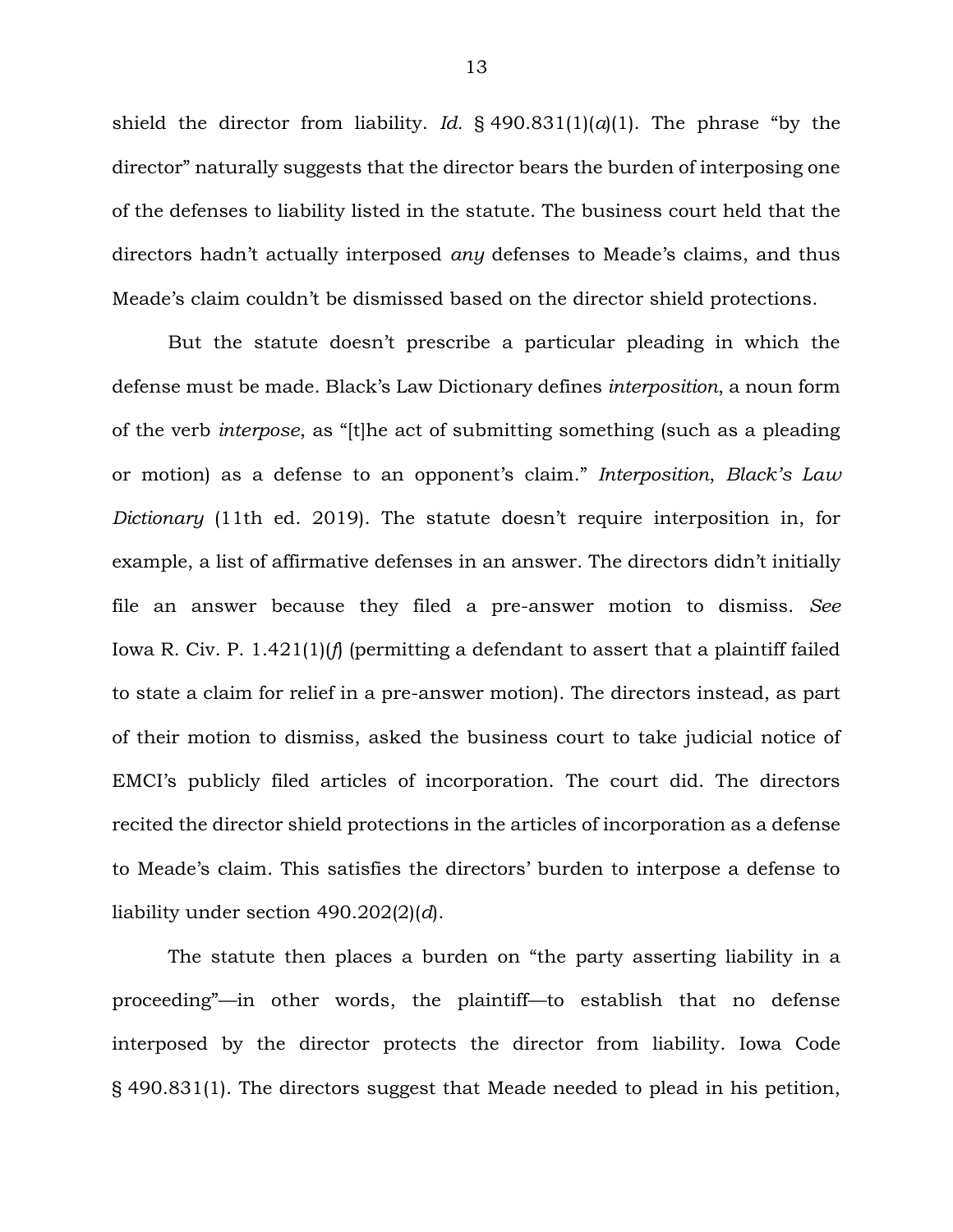even before the directors asserted any defense, facts that on their face expressly referenced and negated the defendants' defenses and that, having not done so, Meade's claim must be dismissed. To be sure, plaintiffs in director liability cases would be wise to predict and attempt to overcome a director's defenses in their petitions, particularly when (as here) the publicly filed articles of incorporation include director shield protections. But we don't find that the statute *requires* this type of anticipatory pleading. The phrase "interposed by a director" implies that a director acts *in response* to some action by a plaintiff. Plaintiffs do not bear some duty of raising defenses *for* directors, and thus need not themselves plead and negate in their petitions each statutory defense that a director might interpose.

#### B.

But this doesn't end our inquiry. Having interposed the judicially-noticed director shield protections as a defense in their motion to dismiss, the directors argue that Meade in resistance to their motion needed to draw reasonable inferences from the petition's factual allegations to overcome the director shield defenses. The business court ruled against the directors on this argument, identifying two grounds. The business court first recited that Iowa courts generally require only "notice pleading" in a petition and stated that "[t]he court does not believe the statute requires the plaintiff must set forth facts in its petition that ultimately establishes the unavailability of each of these defenses" in the statute. On this point, we disagree with the business court's interpretation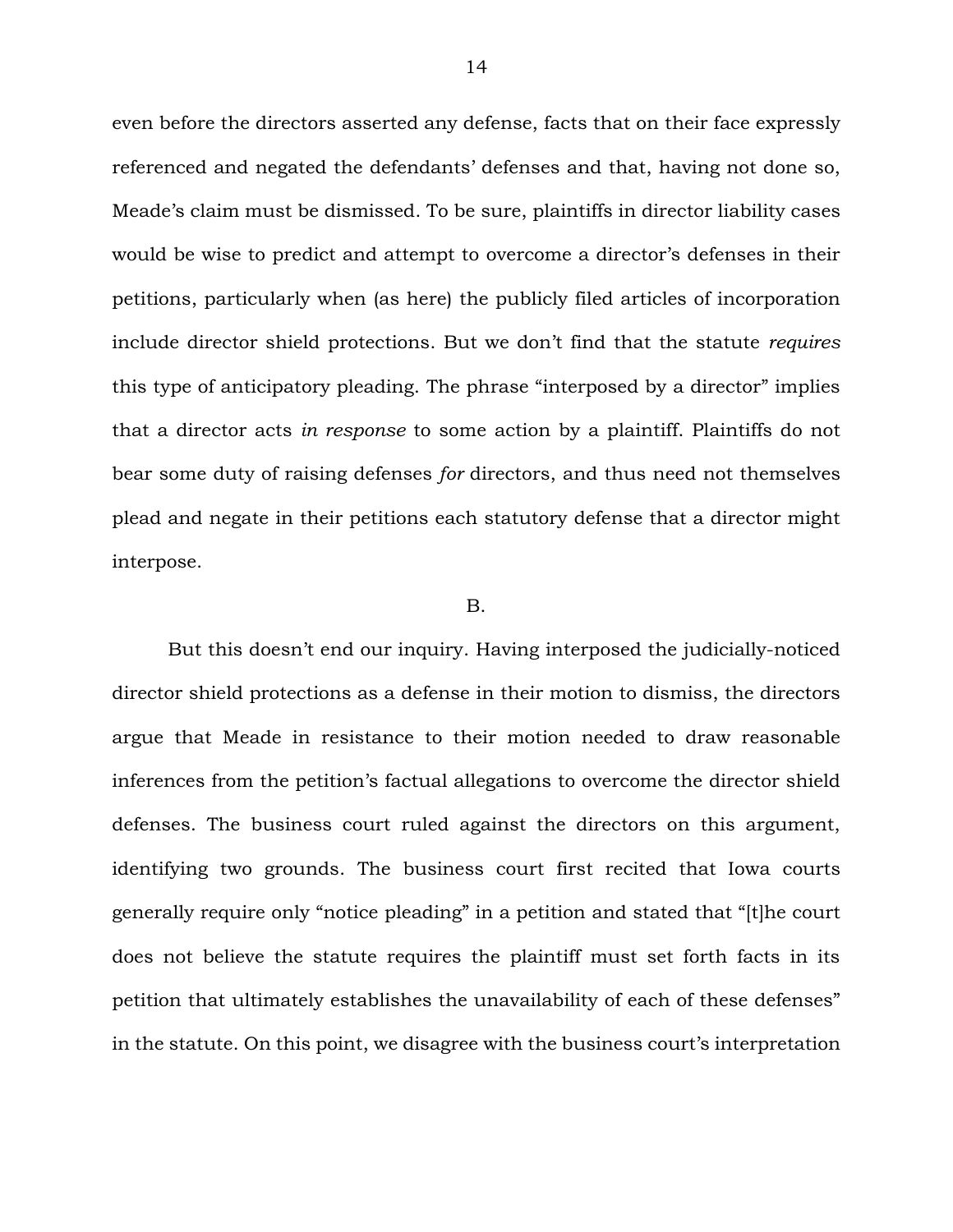of the statute, and thus its application of the general pleading standard to the statute.

To understand why the statute must be read in the manner that we suggest, some background on the genesis of the statute is helpful. In the mid-1980s, alarmed policymakers began enhancing protections for corporate directors in response to court rulings that expanded directors' personal liability for money damages. *See* Comm. on Corp. L., *Changes in the Revised Model Business Corporation Act—Amendment Pertaining to the Liability of Directors*, 45 Bus. Law. 695, 696 (1990) [hereinafter Comm. on Corp. L.]. The claims in these lawsuits generally arose from unintentional breaches of directors' duties of care. Doré § 28:14. One case in particular—Delaware's *Smith v. Van Gorkom*  decision—raised particular concerns among directors of increased financial risk for serving on corporate boards, including concerns "about non-pecuniary costs of litigation, such as damage to reputation, loss of time, and distraction from other activities." Comm. on Corp. L., 45 Bus. Law. at 696; *see also Smith v. Van Gorkom*, 488 A.2d 858 (Del. 1985), *overruled on other grounds by Gantler v. Stephens*, 965 A.2d 695 (Del. 2009) (en banc). As a result, "outside directors of many publicly-held corporations resigned, declined to stand for re-election, or refused nomination—a reversal of a trend encouraged by the Securities and Exchange Commission, the New York Stock Exchange, and various commentators." Comm. on Corp. L., 45 Bus. Law. at 696. As one noted commentator described it, "The threat of liability for persons serving on corporate boards suddenly appeared very real." Doré § 28:14.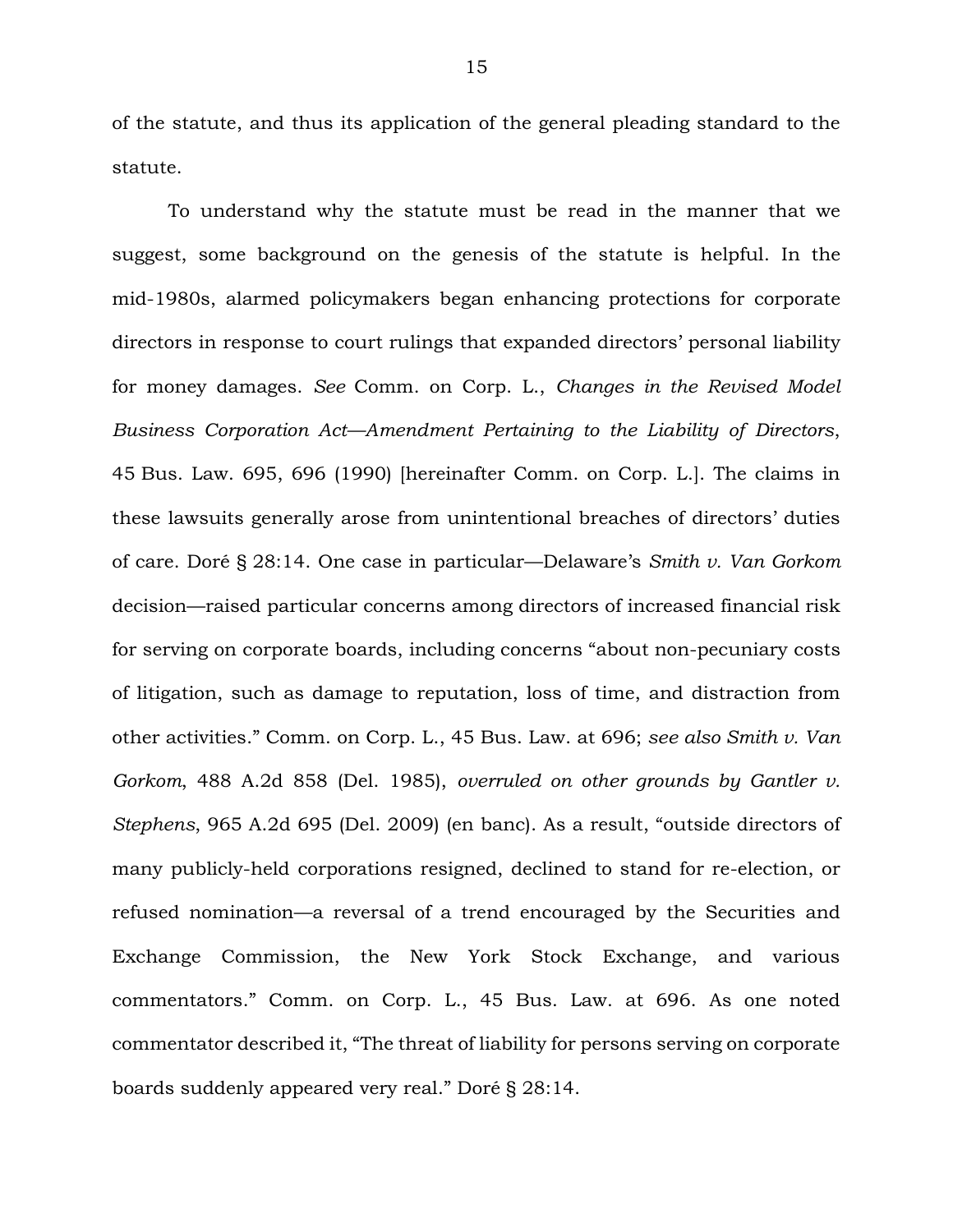After Delaware and another state amended their corporate codes to authorize corporations to include director liability limitations in their articles of incorporation, "[n]early all states followed suit with similar 'director shield' laws, including Iowa in 1987." *Id.* The drafters of the Model Business Corporation Act (MBCA) have further increased protections for directors over the years. *See id.*  The Iowa Business Corporation Act's director shield statute, which was amended in 2003, is modeled after the one in the MBCA. *Id.* Effective January 1, 2003, Iowa replaced its original Delaware-modeled director shield provision with the MBCA model. *Id.*

Delaware's director shield exclusions do not match the MBCA's (and thus Iowa's) director shield exclusions in an important way that enlightens our analysis of the "intentional infliction of harm on the corporation or the shareholders" exclusion in section 490.202(2)(*d*)(1)(b). Delaware's exclusion will not preclude liability for "acts or omissions not in good faith or which involve intentional misconduct." Del. Code Ann. tit. 8, § 102(b)(7) (2006). Delaware's precedent applying its director shield statute makes it clear that the "shield forecloses claims against directors for gross negligence but does *not* apply to 'conduct motivated by an actual intent to do harm' (subjective bad faith) or to lesser forms of bad faith, like a director's 'conscious disregard for . . . responsibilities' or 'intentional dereliction of duty.' " Doré § 28:14 (omission in original); *see In re Walt Disney Co. Derivative Litig.*, 906 A.2d 27, 64–67 (Del. 2006) (en banc) ("[T]he legislature has also recognized this intermediate category of fiduciary misconduct, which ranks between conduct involving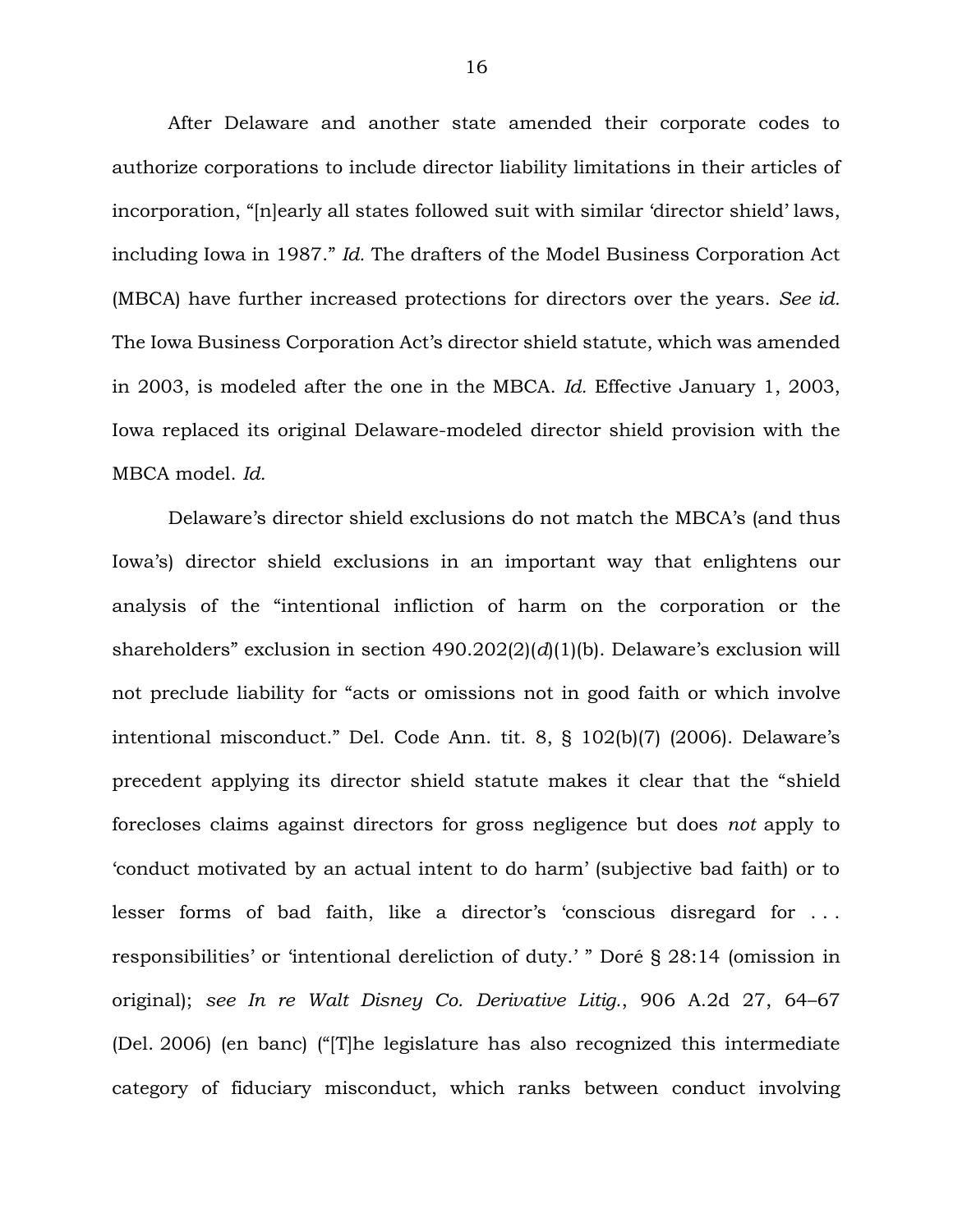subjective bad faith and gross negligence."); *see also Lyondell Chem. Co. v. Ryan*, 970 A.2d 235, 240–44 (Del. 2009) (en banc). Under Delaware law, actions that amount to "conscious disregard for responsibilities" or "intentional dereliction of duty" fall under Delaware's "bad faith" exception to the director shield—not under the statute's "actual intent to do harm" exception. *Walt Disney*, 906 A.2d at 64–66; *see also* Doré § 28:14. In contrast to Delaware's statute, Iowa's director shield statute includes *no* exception enabling liability for "acts not in good faith." Doré § 28:14. *Compare* Del. Code Ann. tit. 8, § 102(b)(7), *with* Iowa Code § 490.202(2)(*d*)(1)(b).

The official comment to the MBCA's director shield provision (the similarly numbered section 2.02(b)(4)) further supports the notion that claims of reckless conduct, conscious disregard of a duty, or intentional dereliction of a duty fail to establish Iowa's exception for "intentional infliction of harm on the corporation or the shareholders." Doré § 28:14. The comment states in relevant part:

The use of the word 'intentional,' rather than a less precise term such as 'knowing,' is meant to refer to the specific intent to perform, or fail to perform, the acts with actual knowledge that the director's action, or failure to act, will cause harm, rather than a general intent to perform the acts which cause the harm.

Model Bus. Corp. Act § 2.02, cmt. E (2016 rev. 2017).

The business court determined that Meade sufficiently alleged liability in his petition under the exclusion to liability in EMCI's director shield provision for "intentional infliction of harm on the corporation or the shareholders." Iowa Code § 490.202(2)(*d*)(1)(b). The business court recited allegations in Meade's petition alleging misconduct by the directors, including (1) failing to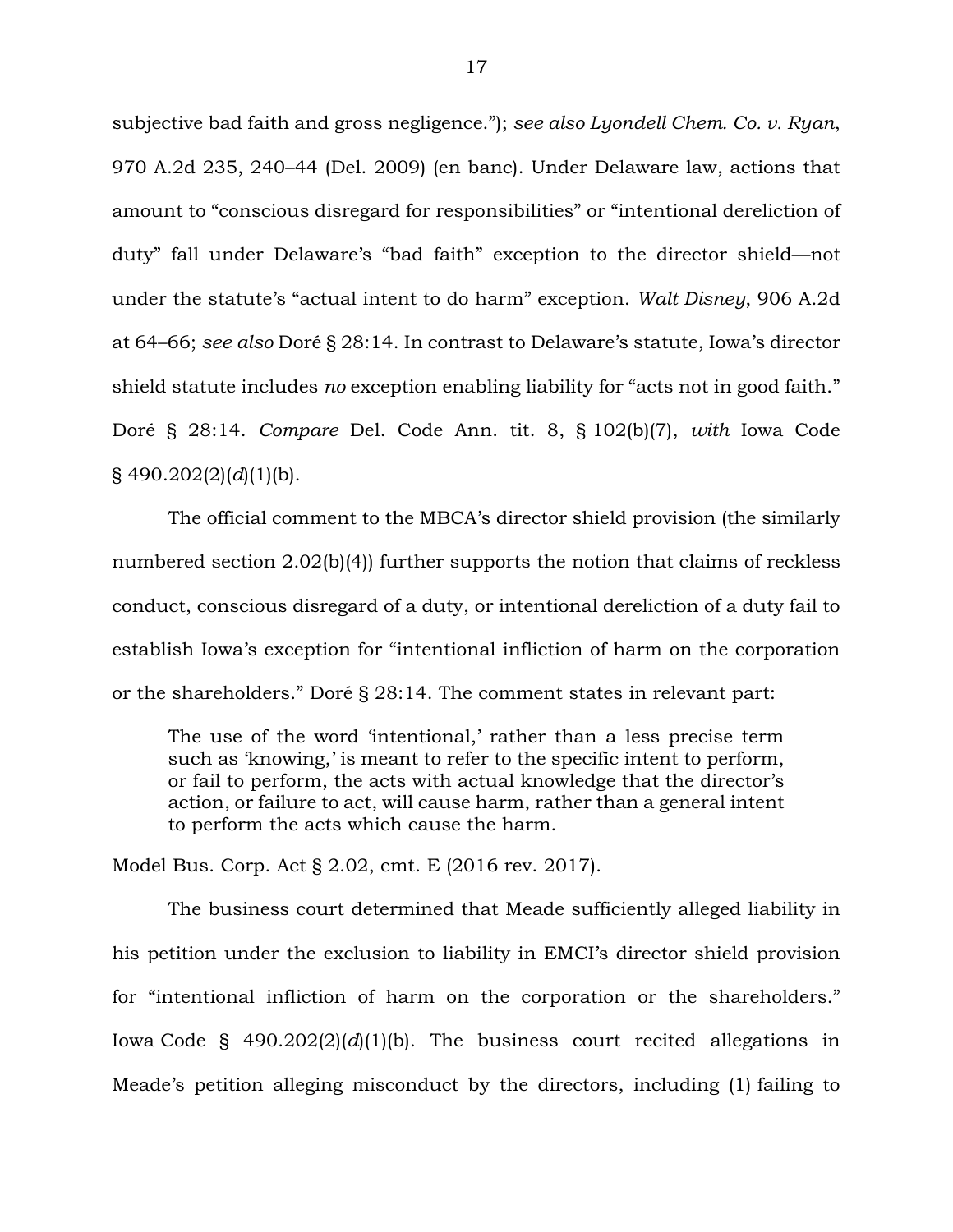reject EMCC's merger offer as inadequate and to maintain EMCI as a standalone company; (2) failing to provide shareholders with Sandler O'Neill's analysis of the alternative proposal in the proxy statement; (3) failing to gather information about or to understand Sandler O'Neill's analysis; (4) failing to disclose to shareholders Shepard's interest in making an offer for EMCI; and (5) generally engaging in a conflicted and flawed sales process that resulted in an insufficient sales price that unfairly deprived EMCI's minority shareholders of the true value of their shares. The business court also recited Meade's allegation that the directors "*intentionally* failed to act in the face of a known duty to act, demonstrating *conscious disregard* for their duties."

We disagree with the business court's determination. Accepting Meade's allegations as true, we find Meade's allegations insufficient to establish "intentional infliction of harm on the corporation or the shareholders" by the directors. The bulk of the allegations that the business court relies on recite failures to perform duties or incompetent performance, none of which suffices. Meade's allegation that the directors consciously disregarded their duties is similarly insufficient. The statute, in short, requires a plaintiff to show a director's specific intent to harm the corporation or its shareholders, as opposed to recklessness or dereliction in performing (or failing to perform) their duties. The statute sets a high bar, no doubt; but its elevated placement has been determined by the legislature in its choice of language.

In the specific context of claims against corporate directors, complaining shareholders confront a heightened pleading requirement. This heightened

18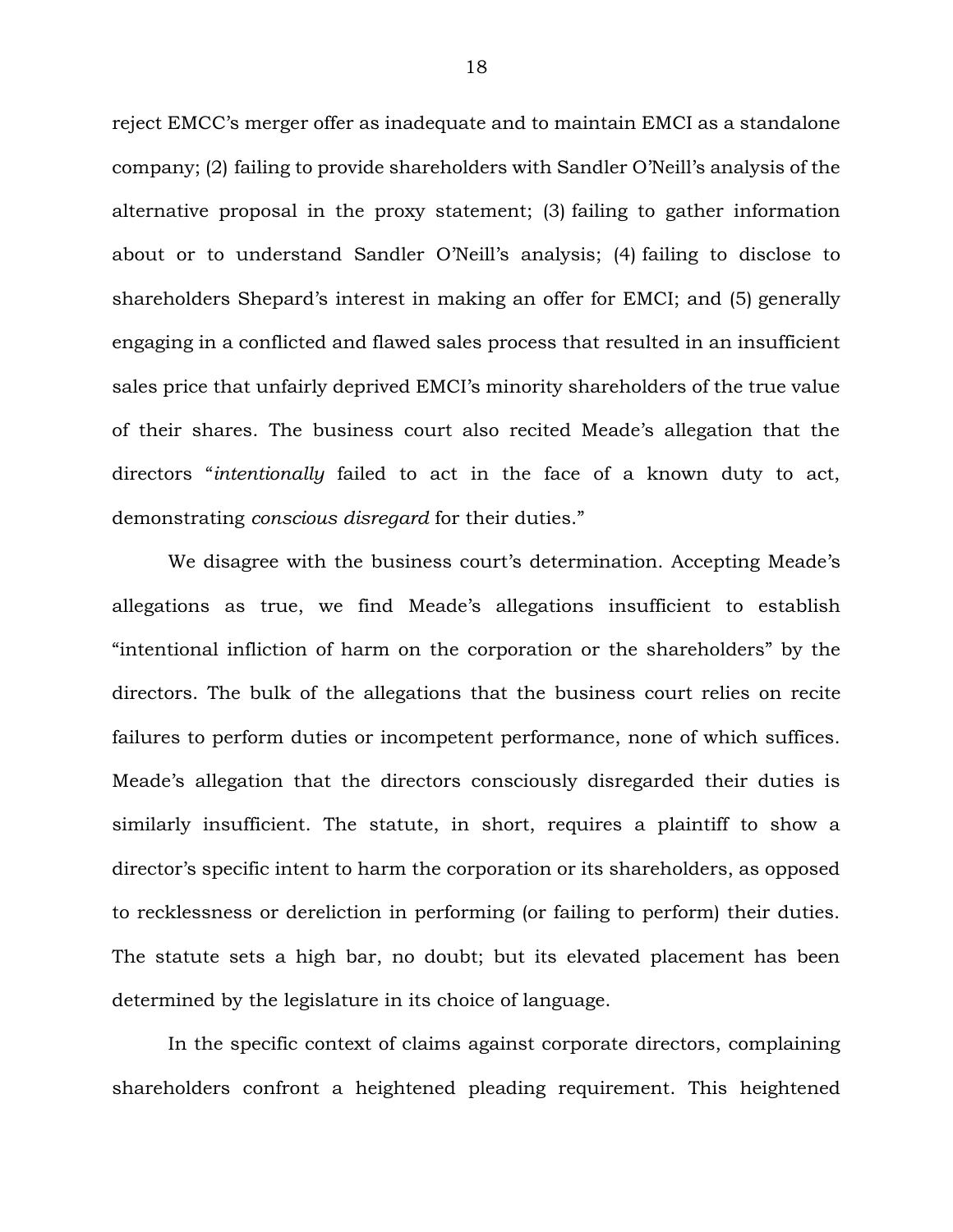pleading requirement protects directors not merely against having to pay damages for inadequate claims, but also against the cost and stress of litigation when plaintiffs are unable to allege claims that would permit them to receive money damages. *Nelson v. Lindamen*, 867 N.W.2d 1, 7 (Iowa 2015) ("[S]tatutory immunity, like common-law immunity, provides more than protection from liability; it provides protection from even having to go to trial in some circumstances." (quoting *Hlubek v. Pelecky*, 701 N.W.2d 93, 96 (Iowa 2005))). And those protections would be undermined if defendant directors had to engage in pretrial discovery to find out exactly what wrong the plaintiff was charging them with. *Cf. Struck v. Mercy Health Servs.-Iowa Corp.*, \_\_\_ N.W.2d \_\_\_, \_\_\_, 2022 WL 1194011, at \*5 (Iowa Apr. 22, 2022) ("A contrary holding would undermine the legislative goal to enable healthcare providers to quickly dismiss professional negligence claims that are not supported by the requisite expert testimony.").

A lawsuit pursuing claims against a corporate director is the type of case where a plaintiff can plead himself out of court by alleging facts that show he has no claim. *See Benskin, Inc. v. W. Bank*, 952 N.W.2d 292, 306 (Iowa 2020). "Allegations in a complaint are binding admissions, and admissions can of course admit the admitter to the exit." *Jackson v. Marion County*, 66 F.3d 151, 153–54 (7th Cir. 1995) (citations omitted). When "a provision in the articles of incorporation" adopted pursuant to Iowa Code section 490.202(2)(*d*) "shelters the director from liability for money damages" and when "such defense applies to all claims in plaintiff's complaint, there is no need to consider further the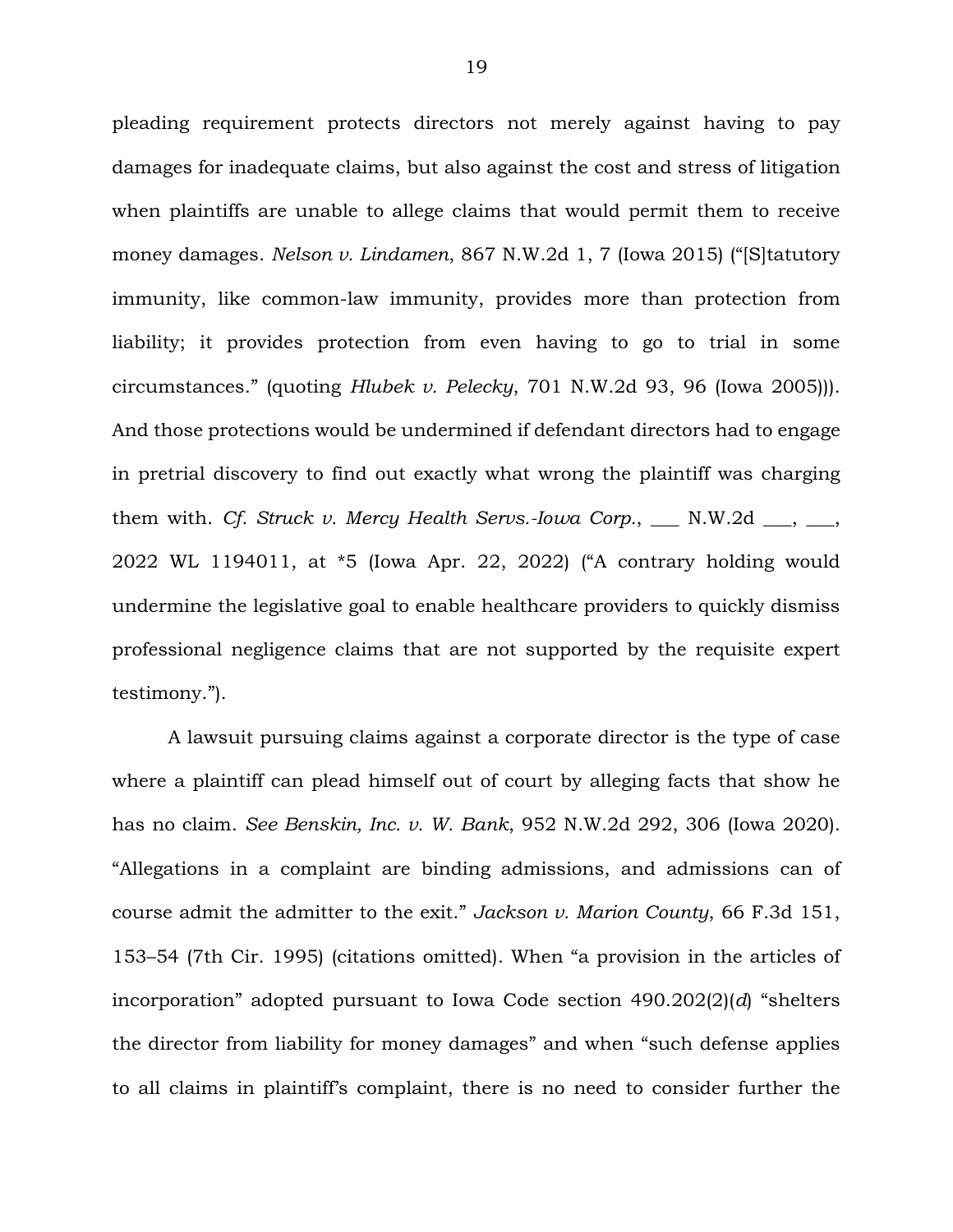application of [Iowa Code section 490.831]'s standards of liability." Model Bus. Corp. Act § 8.31(a), cmt. A (2016 rev. 2017). "In that event, the court would presumably grant the defendant director's motion for dismissal or summary judgment (or the equivalent) and the proceeding would be ended." *Id.* Because we find Meade's allegations insufficient to establish "intentional infliction of harm on the corporation or the shareholders" by the directors, his claims against the directors must be dismissed.<sup>1</sup>

Meade's appeal brief includes a one-sentence request in the conclusion asking that if we determine that his claims warrant dismissal, he be permitted to amend his petition. As a general matter, a party may move to amend a petition with the court's permission under Iowa Rule of Civil Procedure 1.402(4).<sup>2</sup> But Meade has failed to share any facts suggesting that he has claims that are not barred by the director shield provision that would warrant leave to amend.

Meade's resistance to the motion to dismiss in the district court made no mention of any request to amend his petition. It is styled simply as a "resistance to defendants' motion to dismiss." A contingent request for leave to amend with a resistance to a motion to dismiss is permissible and allows courts to provide leave to amend as an alternative form of relief. Meade accompanied his resistance

 $\overline{a}$ 

<sup>1</sup>Iowa Code section 490.1302 provides shareholders appraisal rights to obtain payment for the fair value of their shares if they believe a merger buyout price is inadequate. Meade didn't seek to enforce his appraisal rights and instead pursued a class action lawsuit on behalf of himself and the other former owners of EMCI's common stock.

<sup>2</sup>And indeed, Meade could have amended his petition without leave of court any time before the directors filed a responsive pleading. Iowa R. Civ. P. 1.402(4). The directors didn't actually file a responsive pleading (their answer) until about a year after they filed their motion to dismiss. Meade made no attempt to amend on his own during that period.